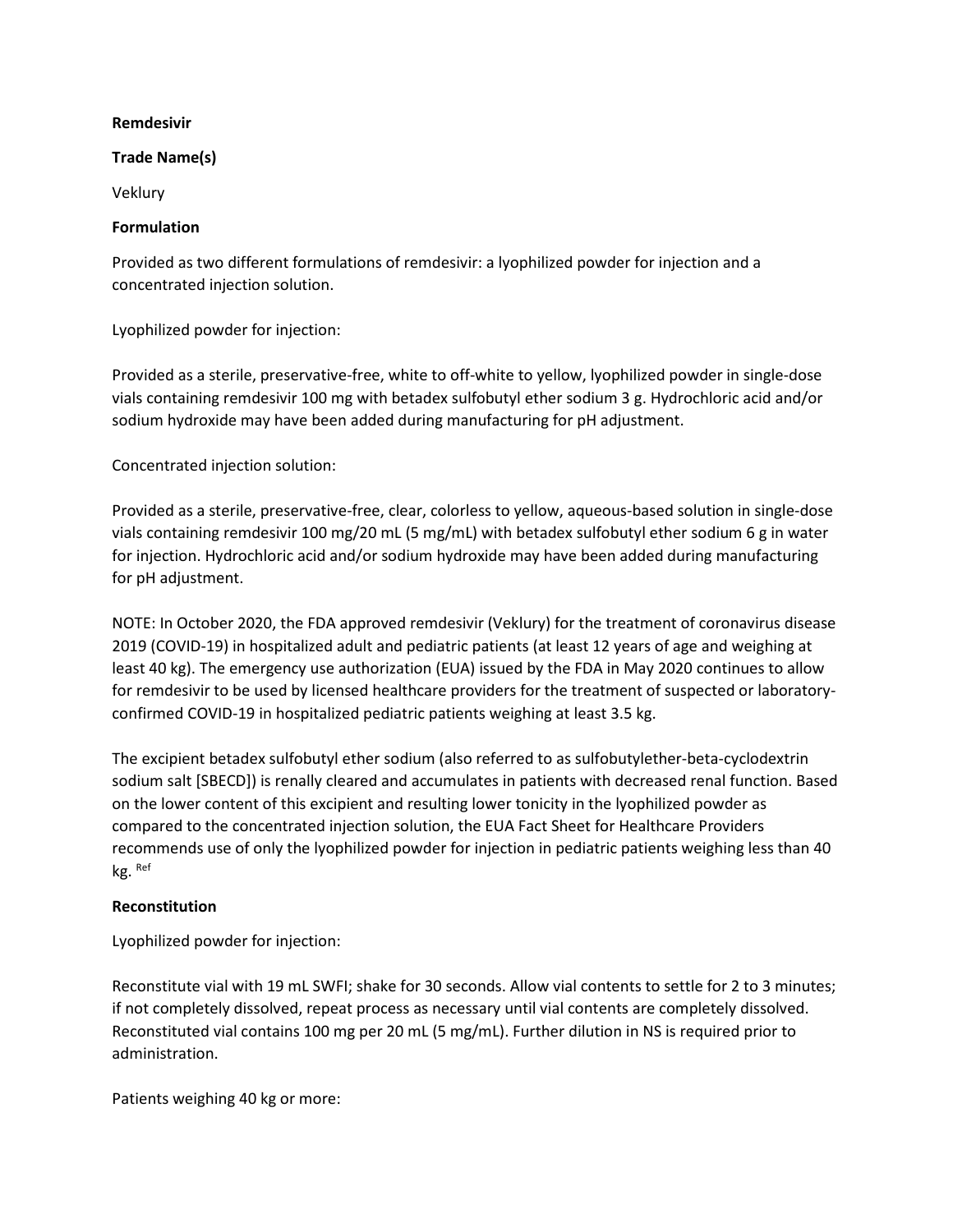Dilute in NS to a final volume of 100 or 250 mL; withdraw and discard the required volume of NS from the infusion bag (40 mL for a 200 mg dose; 20 mL for a 100 mg dose) prior to addition of remdesivir. Transfer required volume of remdesivir to the infusion bag and gently invert 20 times to mix the solution; do not shake. Discard unused portion of the reconstituted vial.

Patients weighing 3.5 to < 40 kg:

Volume of NS to be used is based on patient weight and type of dose (eg, loading dose, maintenance dose). If using infusion bags, withdraw and discard a volume of NS equal to the volume of remdesivir dose from infusion bag prior to addition of remdesivir (unless dose volume < 2.5 mL). Following transfer of remdesivir to NS, gently invert 20 times to mix the solution; do not shake. Final total volume of infusion is as follows:

Loading dose:

17.5 to 25 mg - 25 mL total volume of infusion

> 25 mg to 50 mg - 50 mL total volume of infusion

> 50 mg to 150 mg - 100 mL total volume of infusion

> 150 mg - 250 mL total volume of infusion

Maintenance dose:

8.8 to 12.5 mg - 25 mL total volume of infusion

> 12.5 to 50 mg - 50 mL total volume of infusion

> 50 mg - 100 mL total volume of infusion

Concentrated injection solution:

Patients weighing 40 kg or more:

Allow injection solution vial(s) to warm to room temperature prior to dilution. Further dilute in NS to a final volume of 250 mL; withdraw and discard the required volume of NS from the infusion bag (40 mL for a 200 mg dose; 20 mL for a 100 mg dose) prior to addition of remdesivir. Transfer required volume of remdesivir to the infusion bag and gently invert 20 times to mix the solution; do not shake. Discard unused portion of the injection solution vial.

Patients weighing 3.5 to < 40 kg: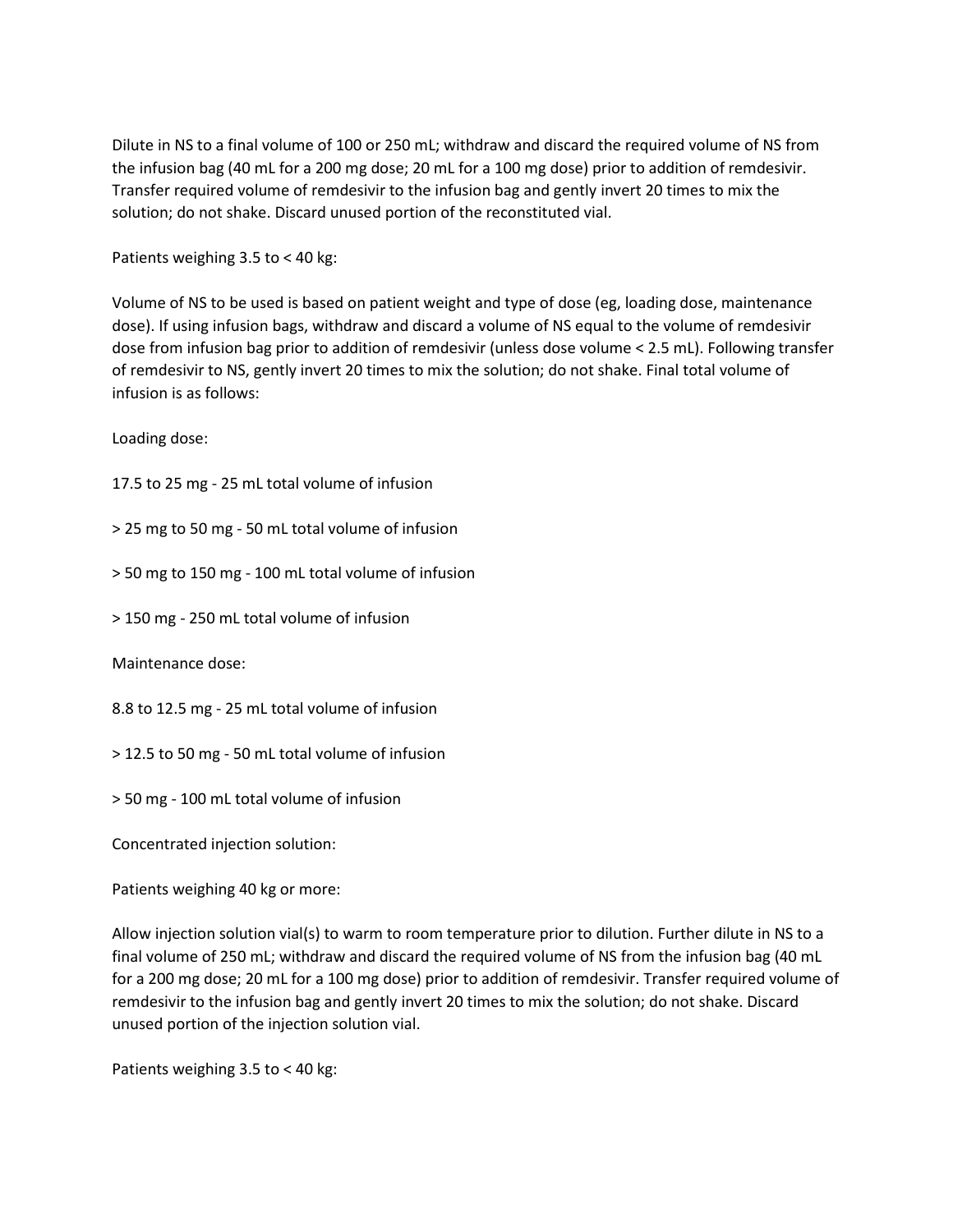Concentrated injection solution should not be used. The EUA Fact Sheet for Healthcare Providers recommends use of only the lyophilized powder in pediatric patients weighing less than 40 kg (see Formulation).

NOTE: The recommendation to remove and discard a volume of NS equivalent to the volume of remdesivir prior to the addition of remdesivir is a precaution to ensure there is sufficient head-space in the IV bag. If it is known that there is sufficient head-space in the IV bag, then the step to remove NS prior to remdesivir addition may be omitted. Ref

## **Stability**

Lyophilized powder:

After reconstitution, use vials immediately to prepare diluted solution. Once diluted for infusion, may store at 20°C to 25°C (68°F to 77°F) for 24 hours or refrigerated at 2°C to 8°C (36°F to 46°F) for 48 hours. Discard unused portion of the reconstituted vial.

Concentrated injection solution:

Once diluted for infusion, may store at 20°C to 25°C (68°F to 77°F) for 24 hours or refrigerated at 2°C to 8°C (36°F to 46°F) for 48 hours. Discard unused portion of the injection solution vial. Ref

### **Storage**

Lyophilized powder: Store intact vials under 30°C (under 86°F).

Concentrated injection solution:

Store intact vials refrigerated at 2°C to 8°C (36°F to 46°F). Prior to dilution, allow vials to warm to room temperature; intact vials can be stored up to 12 hours at room temperature prior to dilution. Ref

### **Sorption**

The manufacturer recommends dilution in an infusion bag without specifying the plastic composition. Ref

# **Other Information**

The manufacturer states that remdesivir should not be administered as an infusion with any other drugs. Ref

# **Citations**

Anon, "US Food and Drug Administration. Fact Sheet For Health Care Providers Emergency Use Authorization (EUA) of Veklury (remdesivir). Https://www.fda.gov/media/137566/download", Gilead Sciences, 2020.

Anon, "Veklury (remdesivir) [prescribing information]", Foster City, CA: Gilead Sciences, Inc, 2020.